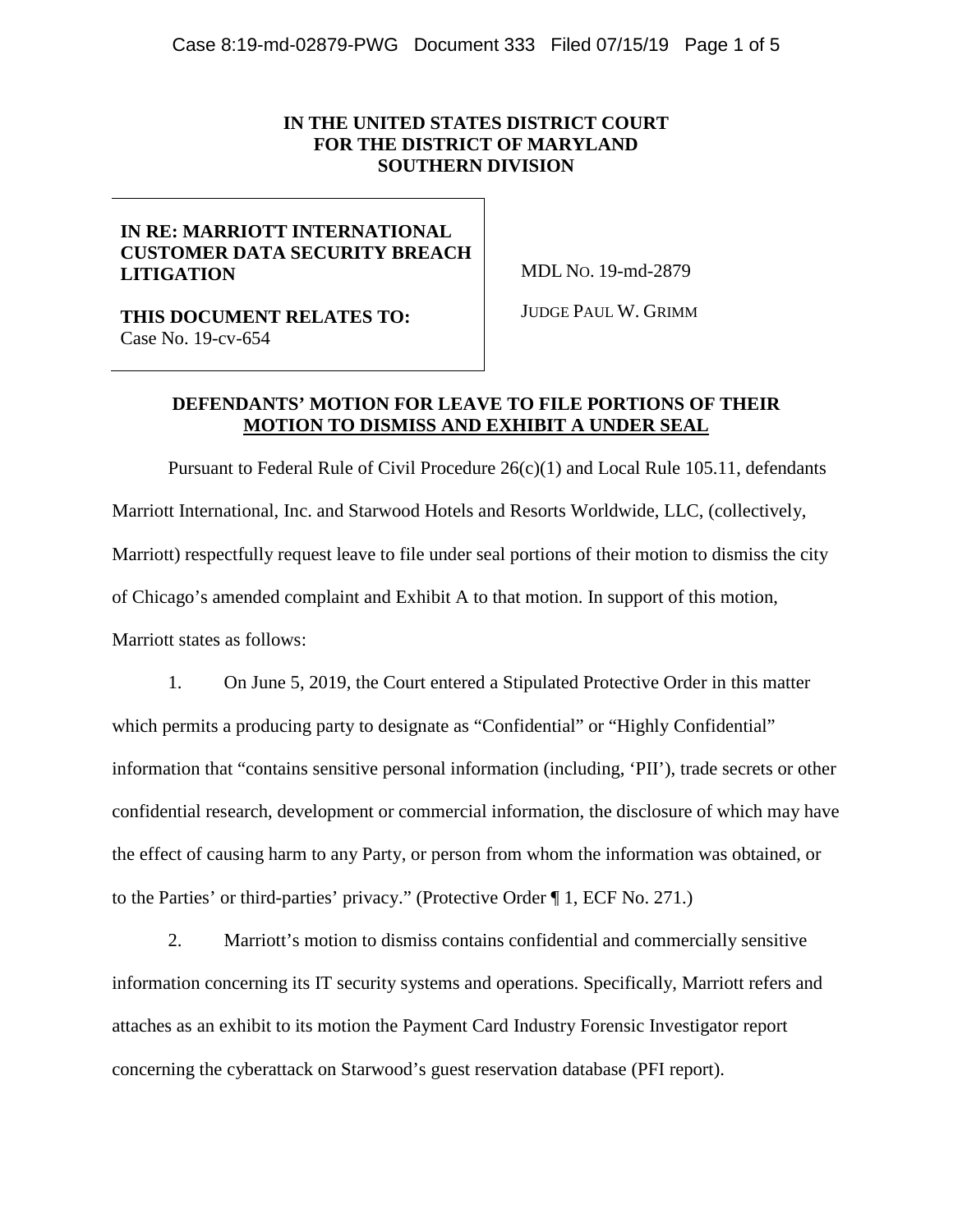#### Case 8:19-md-02879-PWG Document 333 Filed 07/15/19 Page 2 of 5

3. The Protective Order permits Marriott to file under seal information and documents it has designated in this case as "Confidential" or "Highly Confidential." (Protective Order ¶ 9, ECF No. 271.)

4. Pursuant to Local Rule 105.11, Marriott has filed a sealed version of its motion to dismiss along with a public version of the motion, redacting only those portions of the motion that contain confidential information from the PFI report.

5. There is good cause to maintain the PFI report, and the information redacted in Marriott's motion to dismiss that is derived from the PFI report, under seal.

6. Marriott designated the PFI report as "Confidential" because it contains confidential and commercially sensitive information about Marriott's data security operations, protocols, procedures, and systems, as well as the investigation into the Marriott data security incident. This information, if publicly disclosed, could harm Marriott by: (1) providing hackers with specific and detailed non-public information about Marriott's IT operations, security, and structure, as well as the techniques used to uncover the cyberattack at issue in this case, that could facilitate future cyberattacks on Marriott or Starwood's networks; (2) undermine ongoing investigations into the Marriott data security incident; and (3) cause Marriott competitive harm by giving third parties, including Marriott's direct competitors, insight into certain aspects of Marriott's internal business practices, allowing those third parties to gain an unfair advantage against Marriott.

7. Moreover, this Court at least provisionally has recognized that the information in the PFI report merits a Confidential designation under the Protective Order. The Court granted the city of Chicago and Bank of Louisiana's motions to seal their amended complaints, both of

2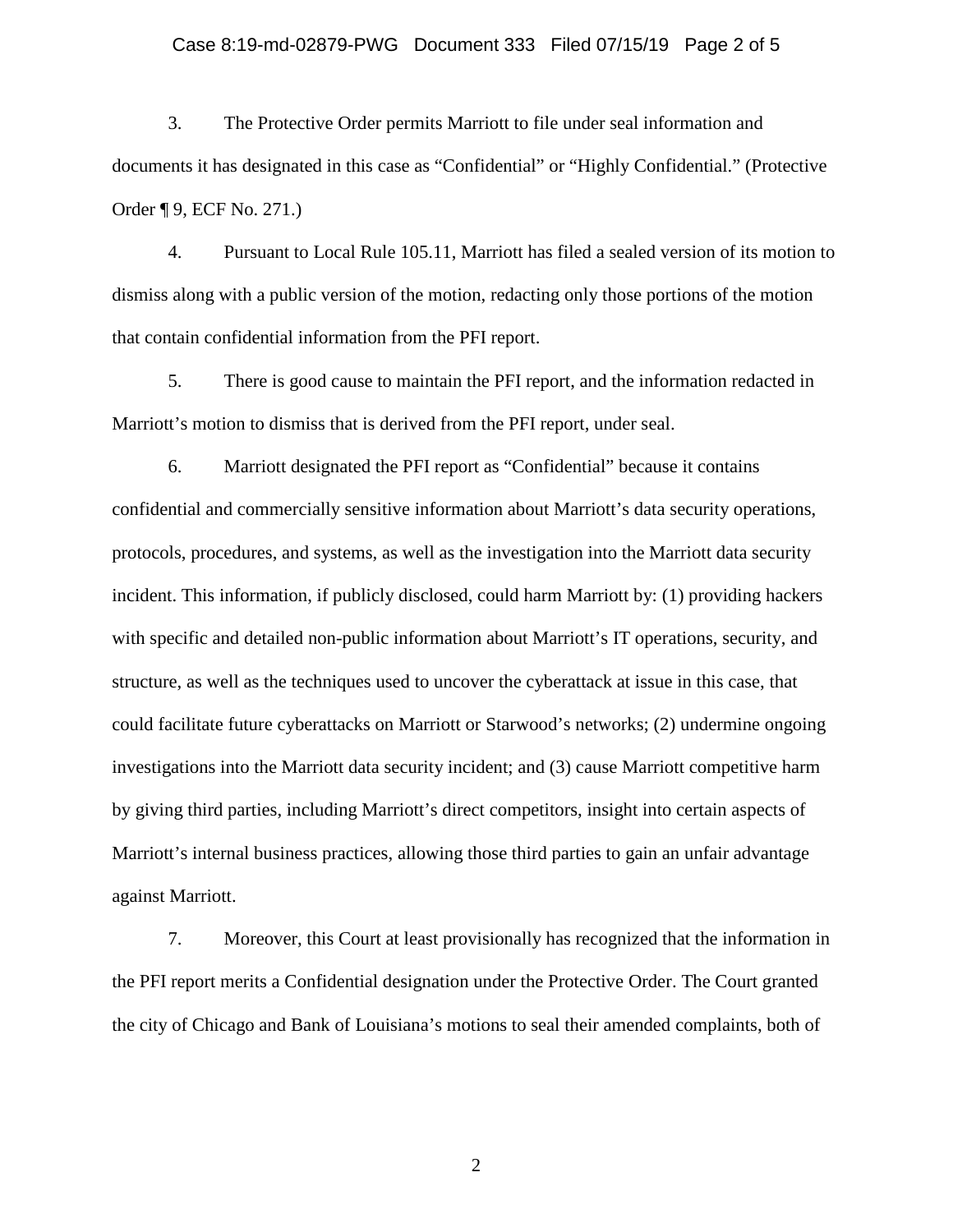#### Case 8:19-md-02879-PWG Document 333 Filed 07/15/19 Page 3 of 5

which reference confidential information contained in the PFI report. (Order, ECF No. 300; Bank of Louisiana's Mot. for Leave to File under Seal, ECF No. 307; Order, ECF No. 314.)

8. Moreover, the Court's decision to keep information in the PFI report under seal is supported by caselaw. Myriad other courts have recognized that "concerns about hackers and a cyber attack justif[y] sealing information about a company's IT systems." *OneAmerica Fin. Partners, Inc. v. T-Sys. N. Am., Inc.*, 2016 WL 891349, at \*4-6 (S.D. Ind. Mar. 9, 2016) (granting motion to seal information concerning plaintiff's computer software, applications and hardware; IT policies, procedures, and vendors; and the location of its data centers); *see also Music Grp. Macao Commercial Offshore Ltd. v. Foote*, 2015 WL 3993147, at \*8 (N.D. Cal. June 30, 2015) (granting motion to seal exhibit that "describes certain vulnerabilities with [plaintiff's] IT infrastructure" because disclosure of such information could "pose a threat to Plaintiff's network security"); *In re Google Inc. Gmail Litig.*, 2013 WL 5366963, at \*3 (N.D. Cal. Sept. 25, 2013) (granting motion to seal parts of complaint because "hackers and spammers could use this information to circumvent Google's anti-virus and anti-spam mechanisms").

9. Finally, Marriott's proposal is the least restrictive means to protect its confidential information while providing the public with access to its motion to dismiss. Marriott seeks to seal only the PFI report and the information in its motion that is derived from the PFI report. Marriott does not believe there are any viable alternatives to sealing the information that would provide it sufficient protection.

10. If the Court disagrees with any of the assertions about the confidential nature of the information proposed to be sealed, Marriott respectfully requests the Court provide Marriott with the opportunity to present further argument and evidence with respect to the confidentiality of the information before it is unsealed.

3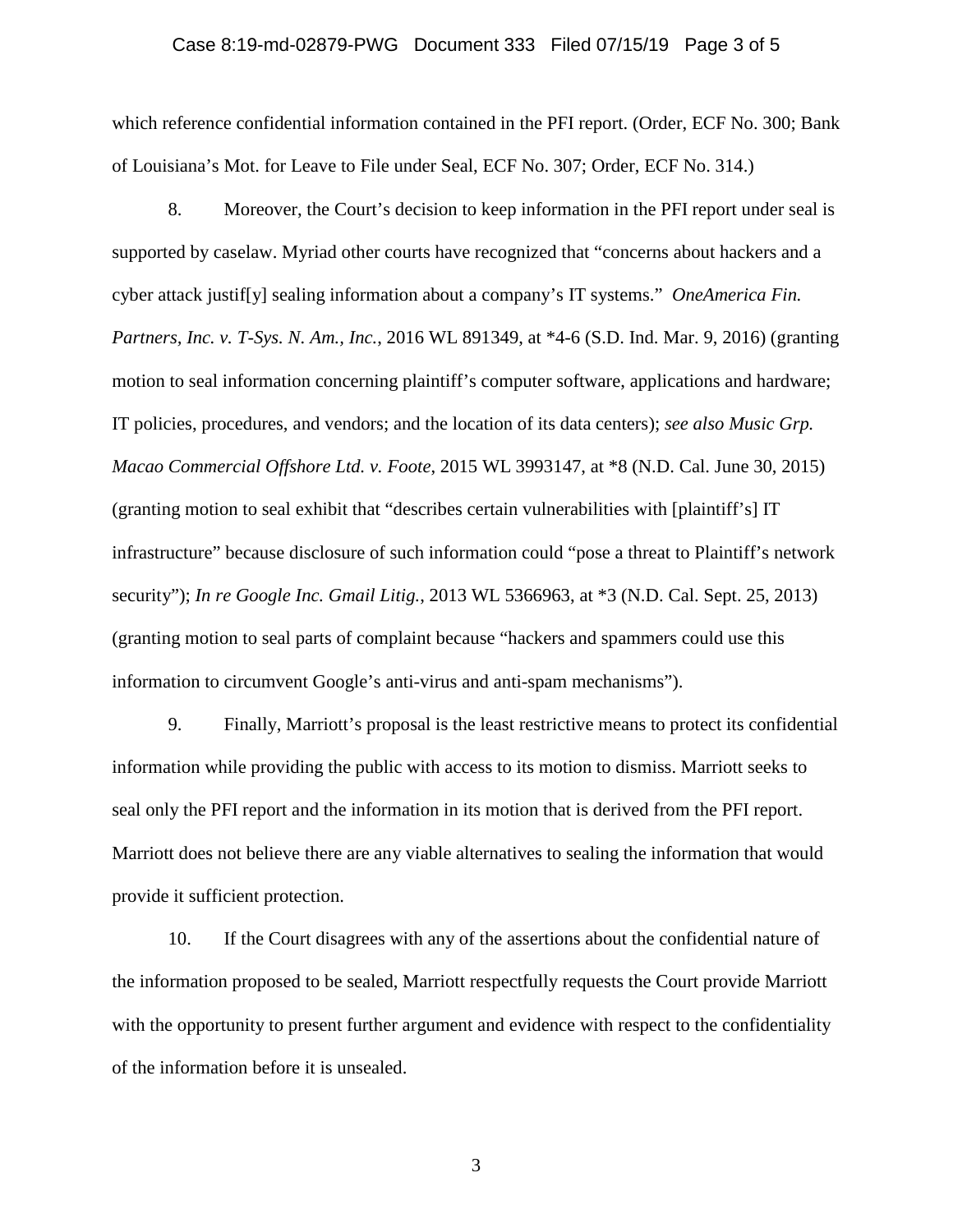#### Case 8:19-md-02879-PWG Document 333 Filed 07/15/19 Page 4 of 5

WHEREFORE, in accordance with Federal Rule of Civil Procedure 26(c)(1) and Local Rule 105.11, Marriott moves this Court for an Order granting leave to file its motion to dismiss the city of Chicago's amended complaint and Exhibit A to that motion under seal consistent with the Protective Order, and any further relief the Court deems reasonable and just.

Dated: July 15, 2019 */s/ Daniel R. Warren*  Daniel R.Warren Lisa M. Ghannoum BakerHostetler LLP 127 Public Square, Suite 2000 Cleveland, OH 44114 Tel: (216) 621-0200 Email: dwarren@bakerlaw.com Email: lghannoum@bakerlaw.com

> Gilbert S. Keteltas Baker & Hostetler LLP 1050 Connecticut Ave. NW, Suite 1100 Washington, D.C. 20036 Tel: (202) 861-1530 Email: gketeltas@bakerlaw.com

*Attorneys for Defendants*